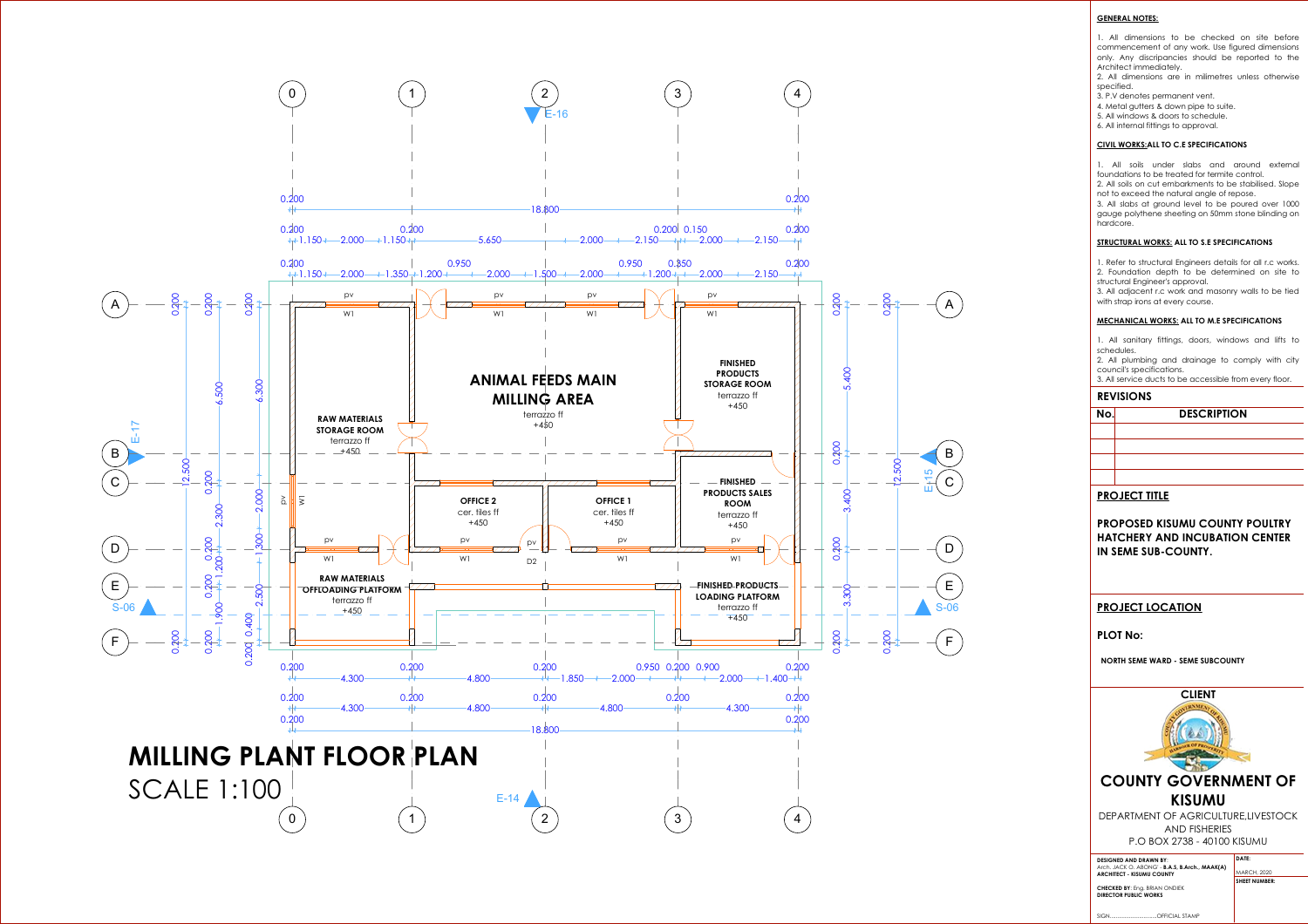### **GENERAL NOTES:**

1. All dimensions to be checked on site before commencement of any work. Use figured dimensions only. Any discripancies should be reported to the Architect immediately.

2. All dimensions are in milimetres unless otherwise specified.

3. All adjacent r.c work and masonry walls to be tied with strap irons at every course.

- 3. P.V denotes permanent vent.
- 4. Metal gutters & down pipe to suite.
- 5. All windows & doors to schedule.
- 6. All internal fittings to approval.

### **CIVIL WORKS:ALL TO C.E SPECIFICATIONS**

1. All soils under slabs and around external foundations to be treated for termite control.



2. All soils on cut embarkments to be stabilised. Slope not to exceed the natural angle of repose.

3. All slabs at ground level to be poured over 1000 gauge polythene sheeting on 50mm stone blinding on hardcore.

#### **STRUCTURAL WORKS: ALL TO S.E SPECIFICATIONS**

1. Refer to structural Engineers details for all r.c works. 2. Foundation depth to be determined on site to structural Engineer's approval.

#### **MECHANICAL WORKS: ALL TO M.E SPECIFICATIONS**

1. All sanitary fittings, doors, windows and lifts to schedules.

2. All plumbing and drainage to comply with city council's specifications.

3. All service ducts to be accessible from every floor.

### **REVISIONS**

# **No. DESCRIPTION**

## **PROJECT TITLE**

**PROPOSED KISUMU COUNTY POULTRY HATCHERY AND INCUBATION CENTER IN SEME SUB-COUNTY.**

## **PROJECT LOCATION**

## **PLOT No:**

**NORTH SEME WARD - SEME SUBCOUNTY** 



GSPUblisherVersion 0.4.100.1000